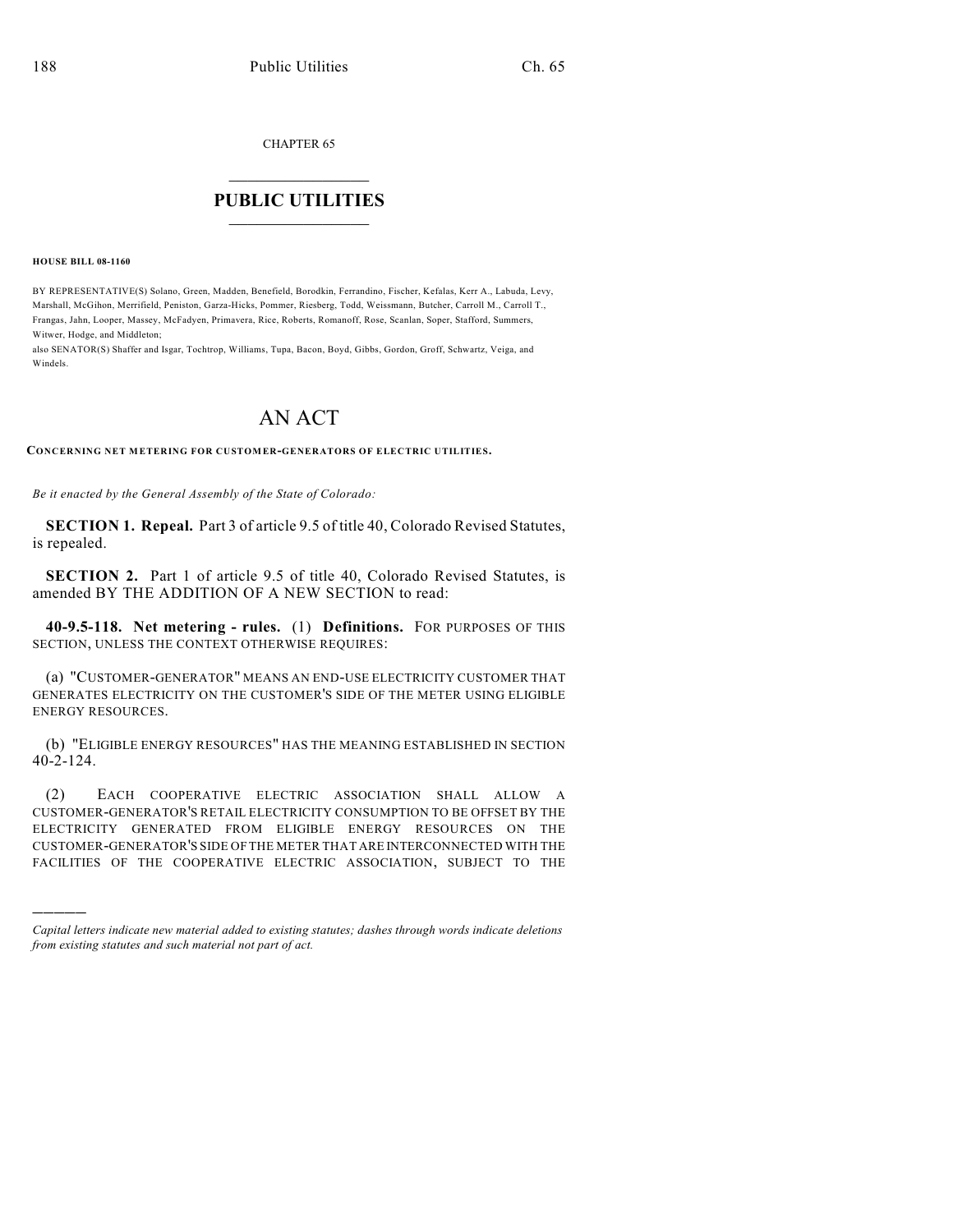(a) **Monthly excess generation.** IF A CUSTOMER-GENERATOR GENERATES ELECTRICITY IN EXCESS OF THE CUSTOMER-GENERATOR'S MONTHLY CONSUMPTION, ALL SUCH EXCESS ENERGY, EXPRESSED IN KILOWATT-HOURS, SHALL BE CARRIED FORWARD FROM MONTH TO MONTH AND CREDITED AT A RATIO OF ONE TO ONE AGAINST THE CUSTOMER-GENERATOR'S ENERGY CONSUMPTION, EXPRESSED IN KILOWATT-HOURS, IN SUBSEQUENT MONTHS.

(b) **Annual excess generation.** WITHIN SIXTY DAYS AFTER THE END OF EACH ANNUAL PERIOD, OR WITHIN SIXTY DAYS AFTER THE CUSTOMER-GENERATOR TERMINATES ITS RETAIL SERVICE, THE COOPERATIVE ELECTRIC ASSOCIATION SHALL ACCOUNT FOR ANY EXCESS ENERGY GENERATION, EXPRESSED IN KILOWATT-HOURS, ACCRUED BY THE CUSTOMER-GENERATOR AND SHALL CREDIT SUCH EXCESS GENERATION TO THE CUSTOMER-GENERATOR IN A MANNER DEEMED APPROPRIATE BY THE COOPERATIVE ELECTRIC ASSOCIATION.

(c) **Nondiscriminatory rates.** A COOPERATIVE ELECTRIC ASSOCIATION SHALL PROVIDE NET METERING SERVICE AT NONDISCRIMINATORY RATES.

(d) **Interconnection standards.** A COOPERATIVE ELECTRIC ASSOCIATION AND A CUSTOMER-GENERATOR SHALL COMPLY WITH THE INTERCONNECTION STANDARDS AND INSURANCE REQUIREMENTS ESTABLISHED IN THE RULES PROMULGATED BY THE PUBLIC UTILITIES COMMISSION PURSUANT TO SECTION 40-2-124; EXCEPT THAT THE COOPERATIVE ELECTRIC ASSOCIATION MAY REDUCE OR WAIVE ANY OF THE INSURANCE REQUIREMENTS, AND EXCEPT THAT THE PUBLIC UTILITIES COMMISSION SHALL INITIATE A RULE-MAKING PROCEEDING NO LATER THAN OCTOBER1,2008, FOR THE PURPOSE OF ADDRESSING COOPERATIVE ELECTRIC ASSOCIATION SYSTEM ISSUES IN ITS SMALL GENERATOR INTERCONNECTION PROCEDURES. A COOPERATIVE ELECTRIC ASSOCIATION SHALL NOT PREVENT OR UNREASONABLY BURDEN THE INSTALLATION OF A NET METERING SYSTEM IF SUCH SYSTEM INCLUDES PROTECTIVE EQUIPMENT THAT PREVENTS ANY EXPORT OF CUSTOMER-GENERATED ELECTRICITY FROM THE CUSTOMER'S SIDE OF THE METER.

(e) (I) **Size specifications.** EACH COOPERATIVE ELECTRIC ASSOCIATION SHALL ALLOW:

(A) RESIDENTIAL CUSTOMER-GENERATORS TO GENERATE ELECTRICITY SUBJECT TO NET METERING UP TO TEN KILOWATTS; AND

(B) COMMERCIAL OR INDUSTRIAL CUSTOMER-GENERATORS TO GENERATE ELECTRICITY SUBJECT TO NET METERING UP TO TWENTY-FIVE KILOWATTS.

(II) EACH COOPERATIVE ELECTRIC ASSOCIATION MAY ALLOW CUSTOMER-GENERATORS TO GENERATE ELECTRICITY SUBJECT TO NET METERING IN AMOUNTS IN EXCESS OF THE MINIMUM AMOUNTS SPECIFIED IN SUBPARAGRAPH (I) OF THIS PARAGRAPH (e). IF THE COOPERATIVE ELECTRIC ASSOCIATION DENIES INTERCONNECTION TO A CUSTOMER-GENERATOR THAT HAS REQUESTED INTERCONNECTION OF A SYSTEM WITH A CAPACITY OF TWENTY-FIVE KILOWATTS OR LARGER, THE ASSOCIATION SHALL PROVIDE A WRITTEN TECHNICAL OR ECONOMIC EXPLANATION OF SUCH DENIAL TO THE CUSTOMER.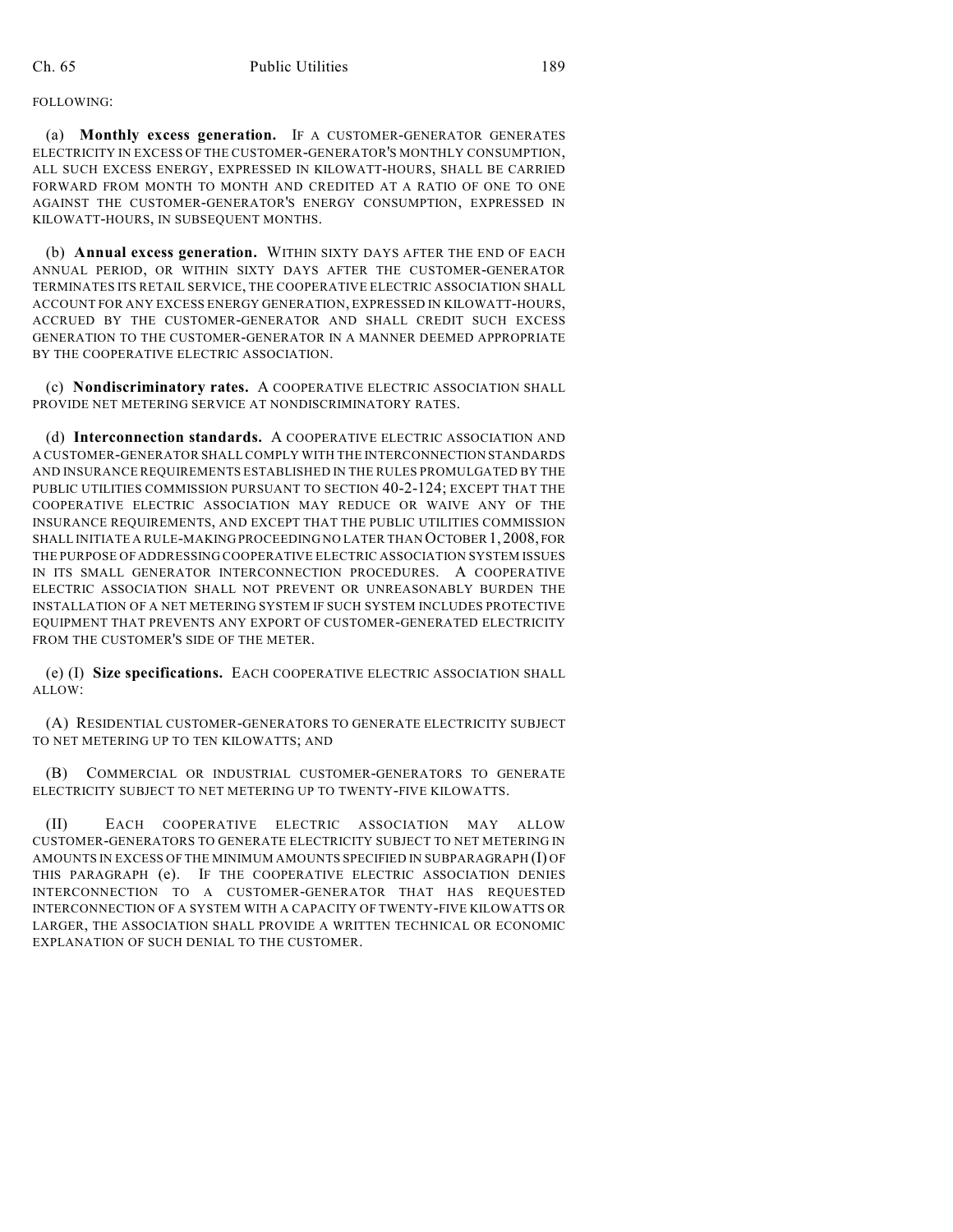190 Public Utilities Ch. 65

(3) THE COOPERATIVE ELECTRIC ASSOCIATION AND THE CUSTOMER-GENERATOR SHALL INDEMNIFY, DEFEND, AND SAVE THE OTHER PARTY HARMLESS FROM ANY AND ALL DAMAGES, LOSSES, OR CLAIMS, INCLUDING CLAIMS AND ACTIONS RELATING TO INJURY TO OR DEATH OF ANY PERSON OR DAMAGE TO PROPERTY, DEMAND, SUITS, RECOVERIES, COSTS AND EXPENSES, COURT COSTS, ATTORNEY FEES, AND ALL OTHER OBLIGATIONS BY OR TO THIRD PARTIES, ARISING OUT OF OR RESULTING FROM THE OTHER PARTY'S ACTION OR FAILURE TO ACT IN RELATION TO ANY OBLIGATIONS UNDER THIS SECTION, EXCEPT IN CASES OF GROSS NEGLIGENCE OR INTENTIONAL WRONGDOING BY THE INDEMNIFIED PARTY.

**SECTION 3.** 40-2-124, Colorado Revised Statutes, is amended BY THE ADDITION OF A NEW SUBSECTION to read:

**40-2-124. Renewable energy standard - definitions - net metering.** (7) (a) **Definitions.** FOR PURPOSES OF THIS SUBSECTION (7), UNLESS THE CONTEXT OTHERWISE REQUIRES:

(I) "CUSTOMER-GENERATOR" MEANS AN END-USE ELECTRICITY CUSTOMER THAT GENERATES ELECTRICITY ON THE CUSTOMER'S SIDE OF THE METER USING ELIGIBLE ENERGY RESOURCES.

(II) "MUNICIPALLY OWNED UTILITY" MEANS A MUNICIPALLY OWNED UTILITY THAT SERVES FIVE THOUSAND CUSTOMERS OR MORE.

(b) EACH MUNICIPALLY OWNED UTILITY SHALL ALLOW A CUSTOMER-GENERATOR'S RETAIL ELECTRICITY CONSUMPTION TO BE OFFSET BY THE ELECTRICITY GENERATED FROM ELIGIBLE ENERGY RESOURCES ON THE CUSTOMER-GENERATOR'S SIDE OF THE METER THAT ARE INTERCONNECTED WITH THE FACILITIES OF THE MUNICIPALLY OWNED UTILITY, SUBJECT TO THE FOLLOWING:

(I) **Monthly excess generation.** IF A CUSTOMER-GENERATOR GENERATES ELECTRICITY IN EXCESS OF THE CUSTOMER-GENERATOR'S MONTHLY CONSUMPTION, ALL SUCH EXCESS ENERGY, EXPRESSED IN KILOWATT-HOURS, SHALL BE CARRIED FORWARD FROM MONTH TO MONTH AND CREDITED AT A RATIO OF ONE TO ONE AGAINST THE CUSTOMER-GENERATOR'S ENERGY CONSUMPTION, EXPRESSED IN KILOWATT-HOURS, IN SUBSEQUENT MONTHS.

(II) **Annual excess generation.** WITHIN SIXTY DAYS AFTER THE END OF EACH ANNUAL PERIOD, OR WITHIN SIXTY DAYS AFTER THE CUSTOMER-GENERATOR TERMINATES ITS RETAIL SERVICE, THE MUNICIPALLY OWNED UTILITY SHALL ACCOUNT FOR ANY EXCESS ENERGY GENERATION, EXPRESSED IN KILOWATT-HOURS, ACCRUED BY THE CUSTOMER-GENERATOR AND SHALL CREDIT SUCH EXCESS GENERATION TO THE CUSTOMER-GENERATOR IN A MANNER DEEMED APPROPRIATE BY THE MUNICIPALLY OWNED UTILITY.

(III) **Nondiscriminatory rates.** A MUNICIPALLY OWNED UTILITY SHALL PROVIDE NET METERING SERVICE AT NONDISCRIMINATORY RATES.

(IV) **Interconnection standards.** EACH MUNICIPALLY OWNED UTILITY SHALL ADOPT AND POST SMALL GENERATION INTERCONNECTION STANDARDS AND INSURANCE REQUIREMENTS THAT ARE FUNCTIONALLY SIMILAR TO THOSE